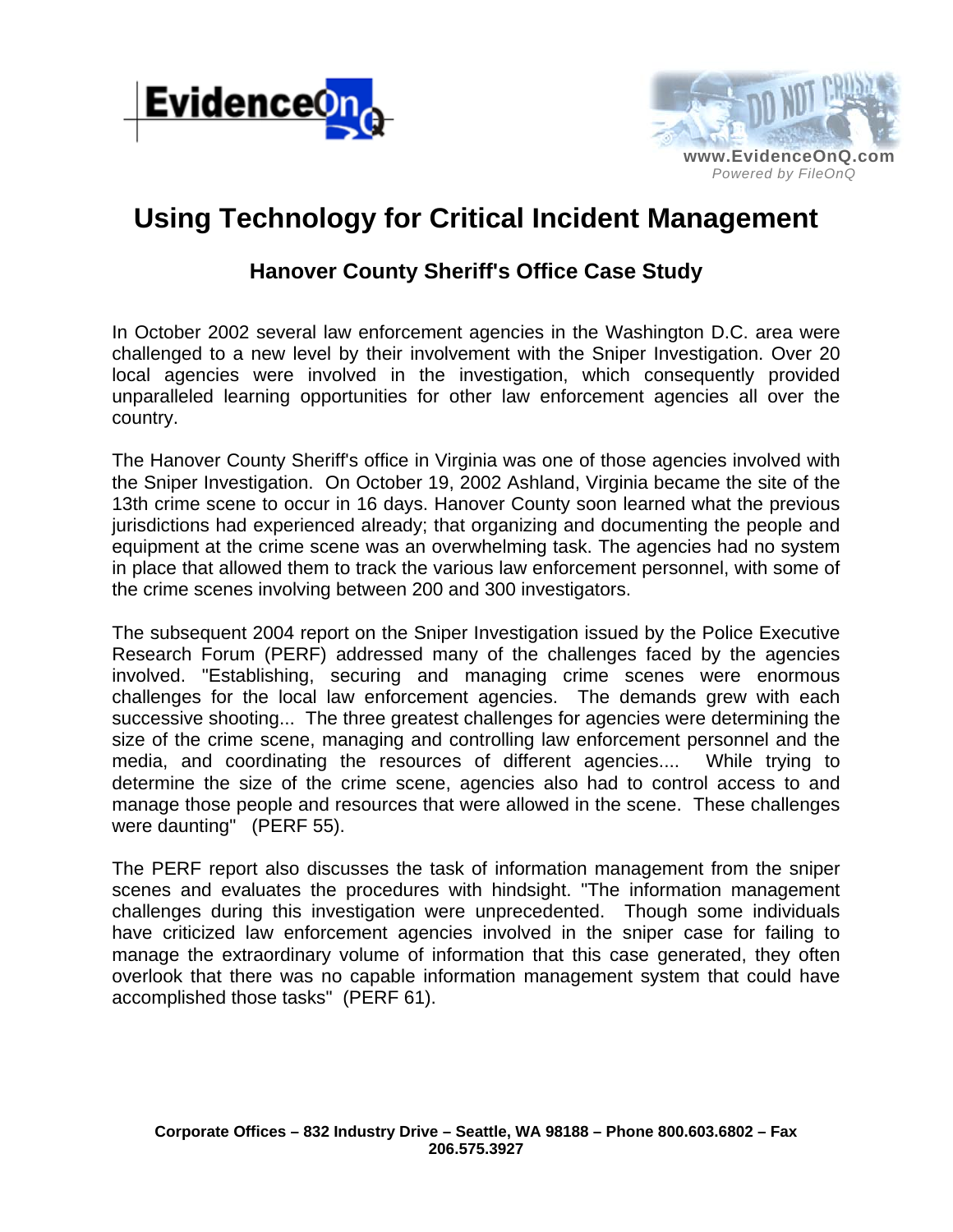Not only was it difficult for the law enforcement agencies to manage the crime scenes, but it was also an overwhelming task to manage the information gathered throughout the investigations. In the introduction of the report, the PERF committee addresses this challenge. "It was difficult to develop organizational charts and schematics of exactly how the case progressed. Some Sniper Case reviewers have asked us for a comprehensive graphic of how many resources were infused and from what sources, or even at what times in the case, but there was no such static structure" (PERF 1).

One of the primary goals of releasing the PERF report was to identify the lessons learned from the sniper investigation. The Hanover County Sheriff's Office took these lessons and put them into action to assist them with future critical incident crime scenes. In 2005 they issued the call to software vendors across the country to provide them with a system that would give structure and organization to their emergency management procedures. FileOnQ, a Seattle based software company, answered the call with their EvidenceOnQ management system. With funding from a Homeland Security grant, Hanover was able to purchase the EvidenceOnQ system, which met all the criteria they required to manage critical incidents. The flexibility and versatility of the EvidenceOnQ system also provided Hanover County with solutions to additional management needs throughout their department. It put the same technology in place to manage routine crime scenes, their evidence management, and their officer equipment.

Hanover chose EvidenceOnQ because it is pliable to meet the unique needs of the user. The home screen (profile) is completely designed to the specifications of the individual law enforcement agency and is also specific to the purpose for which it is used. Every field on the database screen is user configured, searchable, and has the flexibility to be changed by the user administrator. With this in mind, Hanover created three distinct profiles for which the system would be used. For emergency management purposes, they created a profile that allowed them to track people and equipment at critical incident scenes.

This database is housed on a laptop computer in the mobile command post. In the event of a major emergency management situation, the database is used from the command post (regardless of how far away it is from the actual scene) to manage the people and equipment at the incident scene. The example provided shows the design of the Hanover system home screen. The top half shows the essential information about the scene, i.e. case number, date, location, suspects, victims, etc. This information is entered in to the system only ONE time, and then is automatically carried over each time a new person or asset is entered into the system. This saves valuable time by not having to re-enter repetitive data.

Upon arrival at the command post, the individual will check in and present their credentials, ID, or badge. This information is entered into EvidenceOnQ along with that person's specific duties at the scene. A barcode label is then generated Zebra roll fed printers and attached to an identification badge issued to the individual that displays their name, their duties, and who they report to. They are now authorized to go to the entrance of the scene.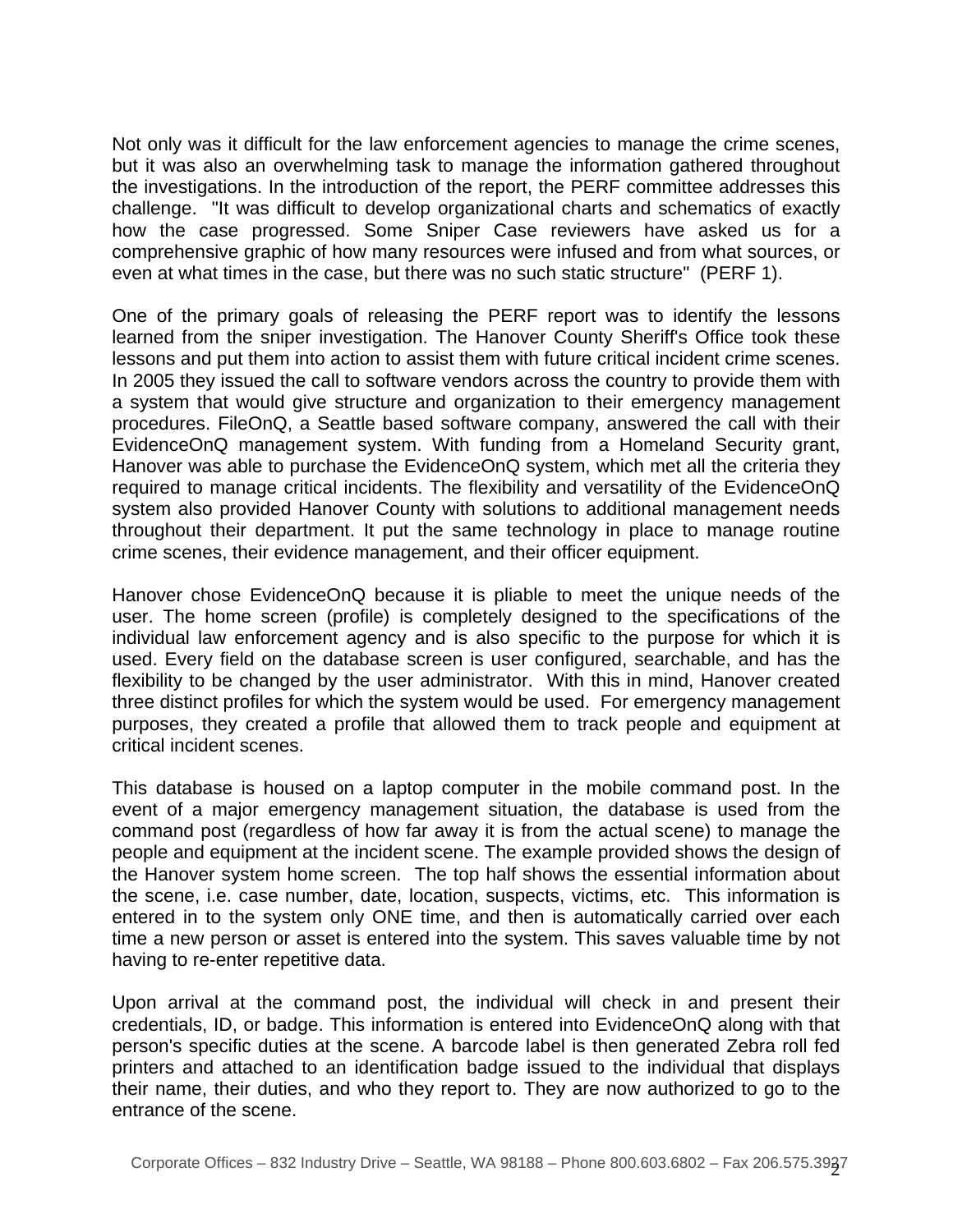|                                         | FileOnQ 5.0 Build 3160 - Hanover Personnel - SYSTEM                                                       |
|-----------------------------------------|-----------------------------------------------------------------------------------------------------------|
|                                         | File Edit View Fileroom Labels Reports Tools Data Help                                                    |
|                                         | New Save C Clone & Car Transfer All IIIII Print Barcode Label ( So Checkout   Q & Browse ' Car   4 4<br>≇ |
| Barcode:                                | Home Location:<br>$\alpha$                                                                                |
|                                         | Box Location:                                                                                             |
| Current Location:                       | Date Completed:<br>ᆌ                                                                                      |
| <b>Details</b>                          |                                                                                                           |
| First Tab   Notes   History   Retention |                                                                                                           |
| Hanover Case #                          | Offense Type<br>Date On Site                                                                              |
| Location                                | City                                                                                                      |
| Suspect 1 Last                          | Suspect 1 First<br>Suspect 1DOB                                                                           |
| Suspect 2 Last                          | Suspect 2 First<br>Suspect 2 DOB                                                                          |
| Victim 1 Last                           | Victim 1 First<br>Victim 1 DOB                                                                            |
| Victim 2 Last                           | Victim 2 DOB<br>Victim 2 First                                                                            |
|                                         | Category<br>$\blacktriangledown$                                                                          |
|                                         |                                                                                                           |
| Personnel Last Name                     | <b>Equipment Category</b>                                                                                 |
| <b>First Name</b>                       | Description                                                                                               |
| Middle Name                             | <b>DOB</b><br>Provided By                                                                                 |
| Agency                                  | Serial #<br>Color                                                                                         |
| Employee ID #                           | <b>Brand</b><br>Perishable                                                                                |
| <b>ID Presented</b>                     | Assigned To                                                                                               |
| Reports To                              | <b>Billable Amount</b>                                                                                    |
| <b>Duties</b>                           | Pay To                                                                                                    |
| Assigned Location                       | Address                                                                                                   |
|                                         | Mutual Aid<br>Donated<br>г                                                                                |
| <b>Enter Barcode</b>                    | Query<br>None                                                                                             |

The perimeter security officer at the entrance to the scene has a barcode scanner for logging personnel in and out. Gone are the days of the yellow legal tablet that requires information to be manually written about the personnel entering the scene. The officer scans a barcode, generated via EvidenceOnQ and Zebra Printers, which indicates initial entry to the scene and then scans the badge of the person. They are now free to enter the scene and the system has documented the exact time the person entered. As personnel come and go from the scene, the security officer scans the appropriate status ("exit" or "enter") as often as needed. The system assigns a date and time to that transaction that is unalterable. When a person is finished at the scene, the security officer scans a barcode titled "clear scene". The person then reports back to the command post and turns in their identification badge.